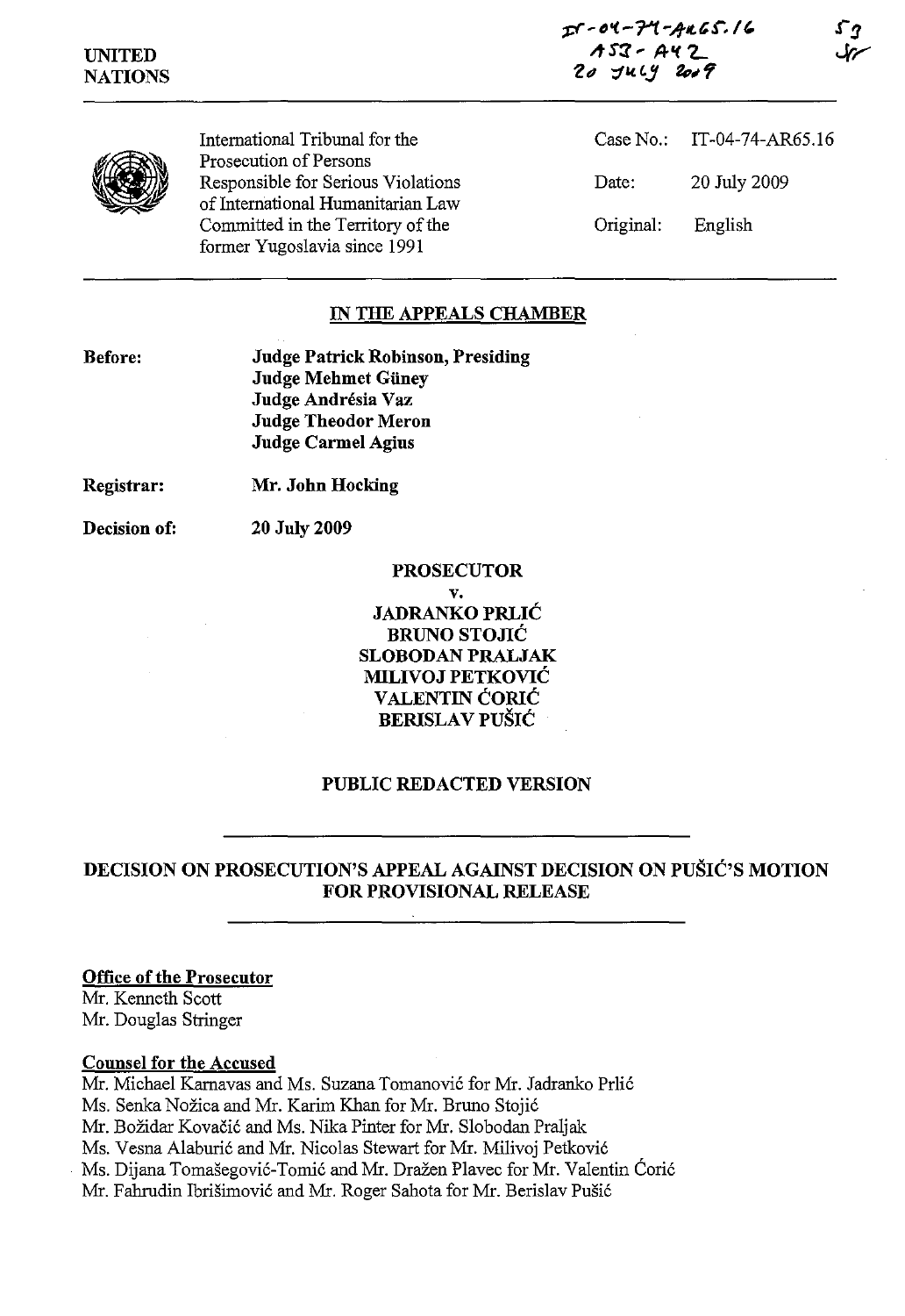1. The Appeals Chamber of the International Tribunal for the Prosecution of Persons Responsible for Serious Violations of International Humanitarian Law Committed in the Territory of the Former Yugoslavia since 1991 ("Appeals Chamber" and "Tribunal", respectively) is seised of the "Prosecution Appeal of the Trial Chamber's Decision of 17 June 2009 Granting the Accused Pusic Provisional Release", filed confidentially and partially *ex parte* on 18 June 2009 ("Appeal") against the "Décision relative à la Demande de mise en liberté provisoire de l'Accusé Pušić", issued confidentially and partially *ex parte* on 17 June 2009 ("Impugned Decision"), granting provisional release to Berislav Pušić ("Pušić").

### **I. BACKGROUND**

2. On 20 May 2009, Pušić filed confidentially, with confidential Annex A and confidential and partially *ex parte* Annex B, a motion requesting provisional release for a period deemed appropriate by the Trial Chamber during the 2009 summer judicial recess.<sup>2</sup> On 17 June 2009, the Trial Chamber issued the Impugned Decision, finding that Pusic, if released, would not pose a flight risk and would not endanger victims, witnesses, or other persons.<sup>3</sup> The Trial Chamber also found that "the humanitarian grounds put forward by [Pusic] ... are sufficiently important to justify the provisional release".<sup>4</sup> The Chamber therefore granted provisional release to Pušić and ordered a stay of the Impugned Decision, following the Prosecution's indication that it intended to file an appeal should provisional release be granted.<sup>5</sup> On 18 June 2009, the Prosecution filed this Appeal. Pušić filed a response on 22 June 2009.<sup>6</sup> The Prosecution filed a reply on 23 June 2009.<sup>7</sup>

### **II. STANDARD OF REVIEW**

3. The Appeals Chamber recalls that an interlocutory appeal is not a *de novo* review of a Trial Chamber's decision.<sup>8</sup> The Appeals Chamber has previously held that a decision on provisional

<sup>1</sup> The Impugned Decision was filed with a confidential and partially *ex parte* annex.

<sup>&</sup>lt;sup>2</sup> Prosecutor v. Prlić et al., Case No. IT-04-74-T, Application for Provisional Release of Berislav Pušić, 20 May 2009 ("Motion"), para. 1 (confidential and partially *ex parte).* 

<sup>&</sup>lt;sup>3</sup> Impugned Decision, paras 21-22.

<sup>4</sup> Impugned Decision, para. 25; *see also* confidential and partially *ex parte* annex, paras 10-11.

<sup>5</sup> Impugned Decision, paras 31-32.

 $6$  Berislav Pušić's Response to the Prosecution Appeal of the Trial Chamber's Decision of 17 June 2009 Granting the Accused Pušić Provisional Release, 22 June 2009 ("Response").

<sup>&</sup>lt;sup>7</sup> Prosecution Reply to the Berislav Pušić's Response to the Prosecution Appeal of the Trial Chamber's Decision of 17 June 2009 Granting the Accused Pušić Provisional Release, 23 June 2009 ("Reply").

*<sup>,</sup> See, e.g., Prosecutor v. Prlit et ai.,* Case No. IT-04-74-AR65.1l, Decision on Praljak's Appeal of the Trial Chamber's 2 December 200S Decision on Provisional Release, 17 December 200S, para. 4 *("Praljak* Decision"); *Prosecutor v. Haradinaj et 01.,* Case *No.* IT-04-S4-AR65.2, Decision on Lahi Brahimaj's Interlocutory Appeal Against the Trial Chamber's Decision Denying His Provisional Release, 9 March 2006 *("Brahimaj* Decision"), para. 5; *Prosecutor v.*  Stanišić, Case No. IT-04-79-AR65.1, Decision on Prosecution's Interlocutory Appeal of Mićo Stanišić's Provisional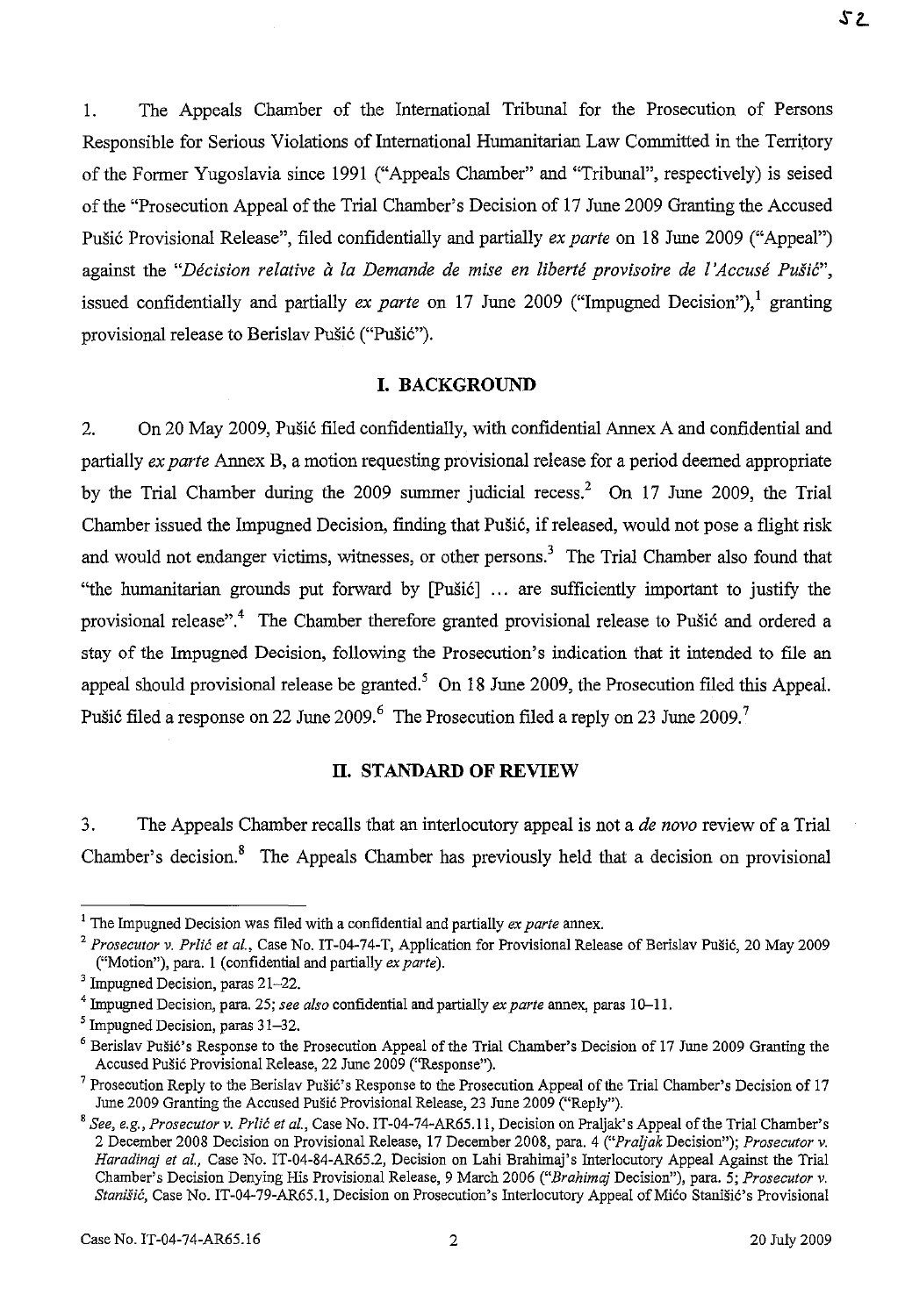release by the Trial Chamber under Rule 65 of the Rules of Procedure and Evidence of the Tribunal ("Rules") is a discretionary one. Accordingly, the relevant inquiry is not whether the Appeals Chamber agrees with that discretionary decision, but rather whether the Trial Chamber has correctly exercised its discretion in reaching that decision.<sup>9</sup>

4. In order to successfully challenge a discretionary decision on provisional release, a party must demonstrate that the Trial Chamber has committed a "discernible error".<sup>10</sup> The Appeals Chamber will only overturn a Trial Chamber's decision on provisional release where it is found to be (a) based on an incorrect interpretation of governing law; (b) based on a patently incorrect conclusion of fact; or (c) so unfair or unreasonable as to constitute an abuse of the Trial Chamber's discretion.<sup>11</sup> The Appeals Chamber will also consider whether the Trial Chamber has given weight to extraneous or irrelevant considerations or has failed to give weight or sufficient weight to relevant considerations in reaching its decision.<sup>12</sup>

#### **III. APPLICABLE LAW**

5. Under Rule 65(B) of the Rules, a Chamber may grant provisional release only if it is satisfied that, if released, the accused will appear for trial and will not pose a danger to any victim, witness, or other person; and after having given the host country and the State to which the accused seeks to be released, the opportunity to be heard.<sup>13</sup>

6. In deciding whether the requirements of Rule 65(B) of the Rules have been met, a Trial Chamber must consider all of those relevant factors which a reasonable Trial Chamber would have been expected to take into account before coming to a decision.<sup>14</sup> It must then provide a reasoned opinion indicating its view on those relevant factors.<sup>15</sup> What these relevant factors are, as well as the weight to be accorded to them, depends upon the particular circumstances of each case.<sup>16</sup> This is because decisions on motions for provisional release are fact intensive and cases are considered

Release, 17 October 2005 ("Stanišić Decision"), para. 6; Prosecutor v. Boškoski and Tarčulovski, Case No. IT-04-82-AR65.2, Decision on Ljube Boskoski's Interlocutory Appeal on Provisional Release, 28 September 2005, para. 5.

*<sup>9</sup> See, e.g., Praljak* Decision, para. 4; *Prosecutor* v. *Milutinovic et aI.,* Case No. IT-05-87-AR65.2, Decision on Interlocutory Appeal of Denial of Provisional Release During the Winter Recess, 14 December 2006, para. 3; *Prosecutor* v. *Popovic et aI.,* Case No. IT-05-88-AR65.2, Decision on Defence's Interlocutory Appeal of Trial Chamber's Decision Denying Ljubomir Borovcanin Provisional Release, 30 June 2006, para. 5.

*<sup>10</sup> Praljak* Decision, para. 5 (citation omitted).

II *Ibid.* 

*<sup>12</sup> Prosecutor* v. *Popovic et aI.,* Case No. IT-05-88-AR65.7, Decision on Vujadin Popovic's Interlocutory Appeal Against the Decision on Popovic's Motion for Provisional Release, I July 2008, para. 6.

*<sup>13</sup> Praljak* Decision, para. 6; *see also Brahimaj* Decision, para. 6.

<sup>14</sup>*Praljak* Decision, para 6; *see also Brahimqj* Decision, para. 6.

*<sup>15</sup> Praljak* Decision, para. 7; *Brahimaj* Decision, para. 10.

*<sup>16</sup> Praljak* **Decision, para. 7;** *Stanisi6* **Decision, para. 8.**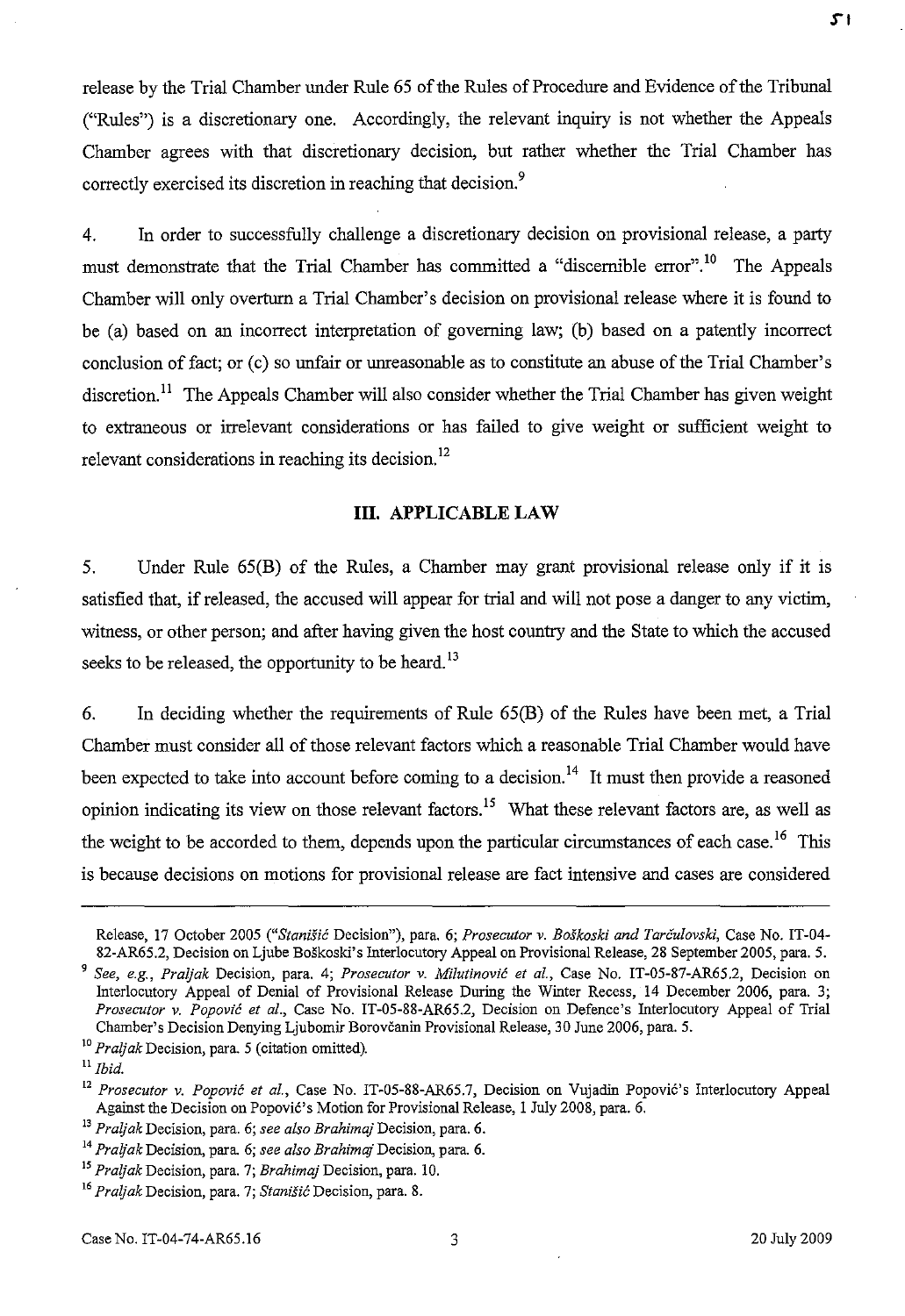on an individual basis in light of the particular circumstances of the individual accused.<sup>17</sup> The Trial Chamber is required to assess these circumstances not only as they exist at the time when it reaches its decision on provisional release but also, as much as can be foreseen, at the time the accused is expected to return to the Tribunal.<sup>18</sup> If the Trial Chamber is satisfied that the requirements of Rule 65(B) have been met, it has a discretion as to whether or not to grant provisional release to an accused. An application for provisional release brought at a late stage of proceedings, and in particular after the close of the Prosecution case, should only be granted when sufficiently compelling humanitarian reasons exist. <sup>19</sup>

#### IV. DISCUSSION

7. The Prosecution argues that the Trial Chamber committed a discernible error of fact and law in the Impugned Decision when it granted provisional release to Pušić. It appeals the Impugned Decision on three grounds. First, the Prosecution contends that the Trial Chamber based its finding that Pušić's state of health was fragile "on a patently incorrect conclusion of fact". Second, the Prosecution asserts that the Impugned Decision relies on outdated medical evidence and that there is no current medical evidence in the record that supports a release, apart from a report dated 13 May 2009, which actually contradicts the Impugned Decision. Third, even if the Trial Chamber did not err as alleged under grounds 1 and 2 of the Appeal, the Trial Chamber misinterpreted the governing law when it found that Pušić's provisional release was justified and that further treatment for his health condition was necessary in Croatia.<sup>20</sup>

### Grounds 1 and 2: Whether the Trial Chamber erred in finding that Pušić's state of health was fragile and Whether the Trial Chamber erred by relying on outdated medical reports

8. Because the arguments of the Prosecution and Pušić relating to grounds 1 and 2 are intertwined, the Appeals Chamber will discuss them together.

9. Regarding ground 1, the Prosecution submits that the Trial Chamber committed an error of fact when it concluded that Pušić's state of health was fragile based upon (a) Pušić's repeated absences from court and (b) the medical report of 13 May 2009. The Prosecution contends that the absences from court are not evidence of [REDACTED], observing that one notice refers to [REDACTED] and the others refer simply to "illness" but provide no detailed explanation for the absences. Accordingly, the Prosecution avers that the only relevant evidence in the record "at any

<sup>17</sup>*Prosecutor* v. *Boskoski and Tarculovski,* Case No. IT-04-82-AR6S.I, Decision on Johan Tarculovski's Interlocutory Appeal on Provisional Release, 4 October *200S,* para. 7.

<sup>18</sup>*Praljak* Decision, para. 7; *Stanisic* Decision, para. 8.

*<sup>19</sup> See Praljak* Decision, para. IS.

<sup>20</sup> Appeal, para. 2.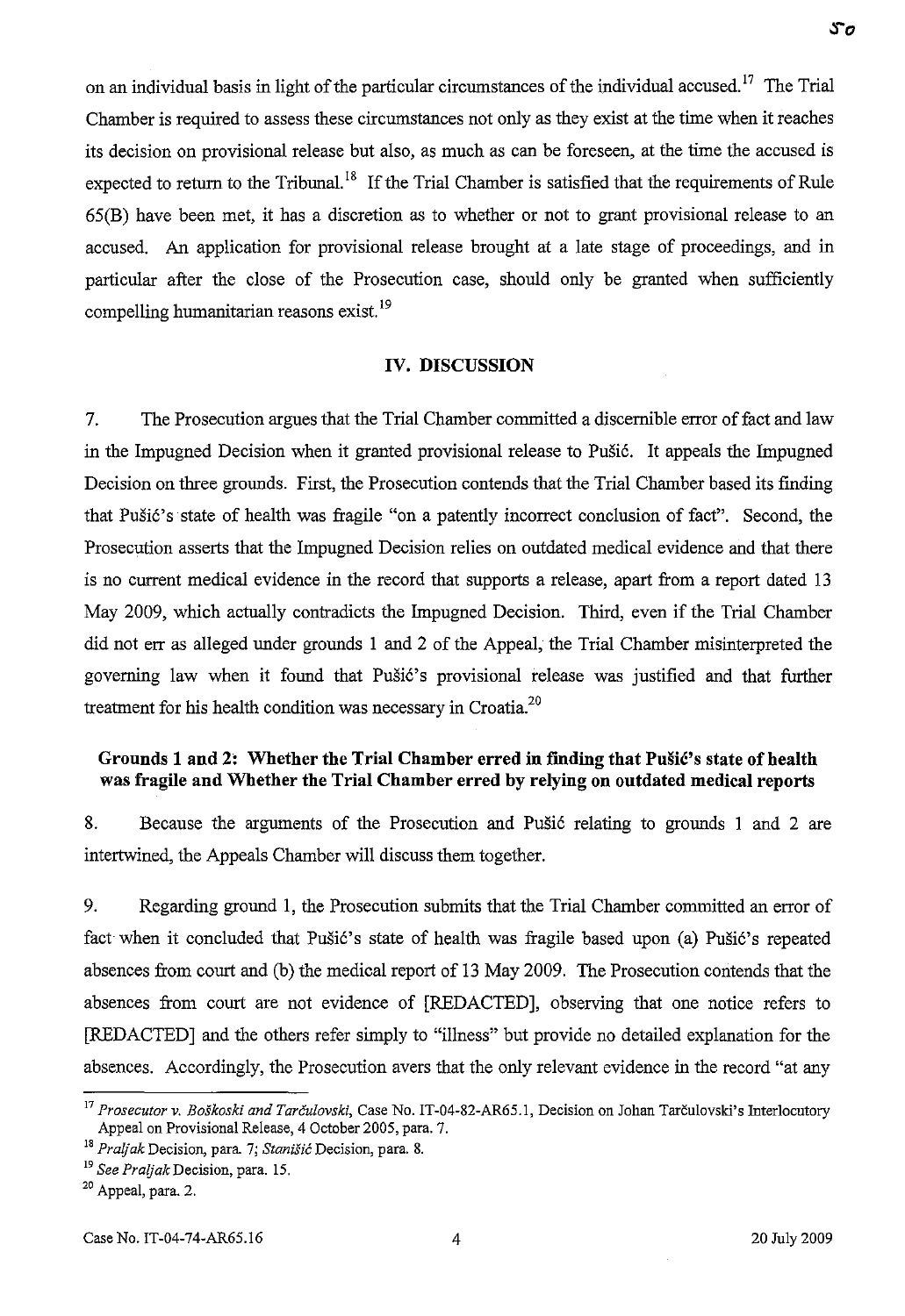time during recent months" is the 13 May 2009 report, which states, "[REDACTED]", and then confirms that Pušić is able to continue to attend court. It is therefore stated by the Prosecution that there is no proper evidentiary basis in the record for the Trial Chamber's conclusion that Pušić's health is currently fragile.<sup>21</sup>

10. Pušić responds, first, that the Prosecution has failed to raise this objection during previous appeals regarding provisional release.<sup>22</sup> Second, Pušić points out that the Trial Chamber was not constrained, as a matter of law, from considering medical reports from a previous period when deciding upon the Motion for provisional release.<sup>23</sup> Third, Pušić states that the Chamber based its decision on some material that had not been disclosed to the Prosecution.<sup>24</sup> Fourth, it is argued that the absences from court fIled on the record have been mischaracterised by the Prosecution because they confirm that Pušić has been too unwell to attend court and on occasion include a short explanation of some of the reasons for the absence.<sup>25</sup> Moreover, Pušić argues that it is inconsistent for the Prosecution to take the position that the absences from court should be taken into account, while the prior medical reports should not.<sup>26</sup> Finally, Pušić points out that [REDACTED] 13 May report "is the product of an ongoing programme [REDACTED] and should be seen in conjunction will all her previous [medical] reports and those produced by her colleagues and any relevant correspondence between them".<sup>27</sup>

11. The Prosecution, in its reply, states that material prior to the 13 May report can be recited as part of Pušić's medical history, but that each new application for provisional release must be accompanied by current information confirming the sufficiently compelling humanitarian reasons for the release. Moreover, citing previous reports cannot be a sufficient basis for a finding that is contrary to the only current evidence on the record.<sup>28</sup> The Prosecution argues that, if the Trial Chamber has in fact relied upon evidence to which the Prosecution is not privy, then the Prosecution has been treated unfairly; nevertheless, the Prosecution avers that there is no statement in the record that the Trial Chamber, in reaching the Impugned Decision, relied upon any such information.<sup>29</sup>

- <sup>24</sup> Response, para. 9.
- 25 Response, para. 10.
- **26 Response, para. 10.**

28 Reply, para. 4.

 $21$  Appeal, paras 9-12.

**<sup>22</sup> Response, para. 8.** 

 $23$  Response, paras 8, 10.

 $27$  Response, para. 11.

 $29$  Reply, para. 3.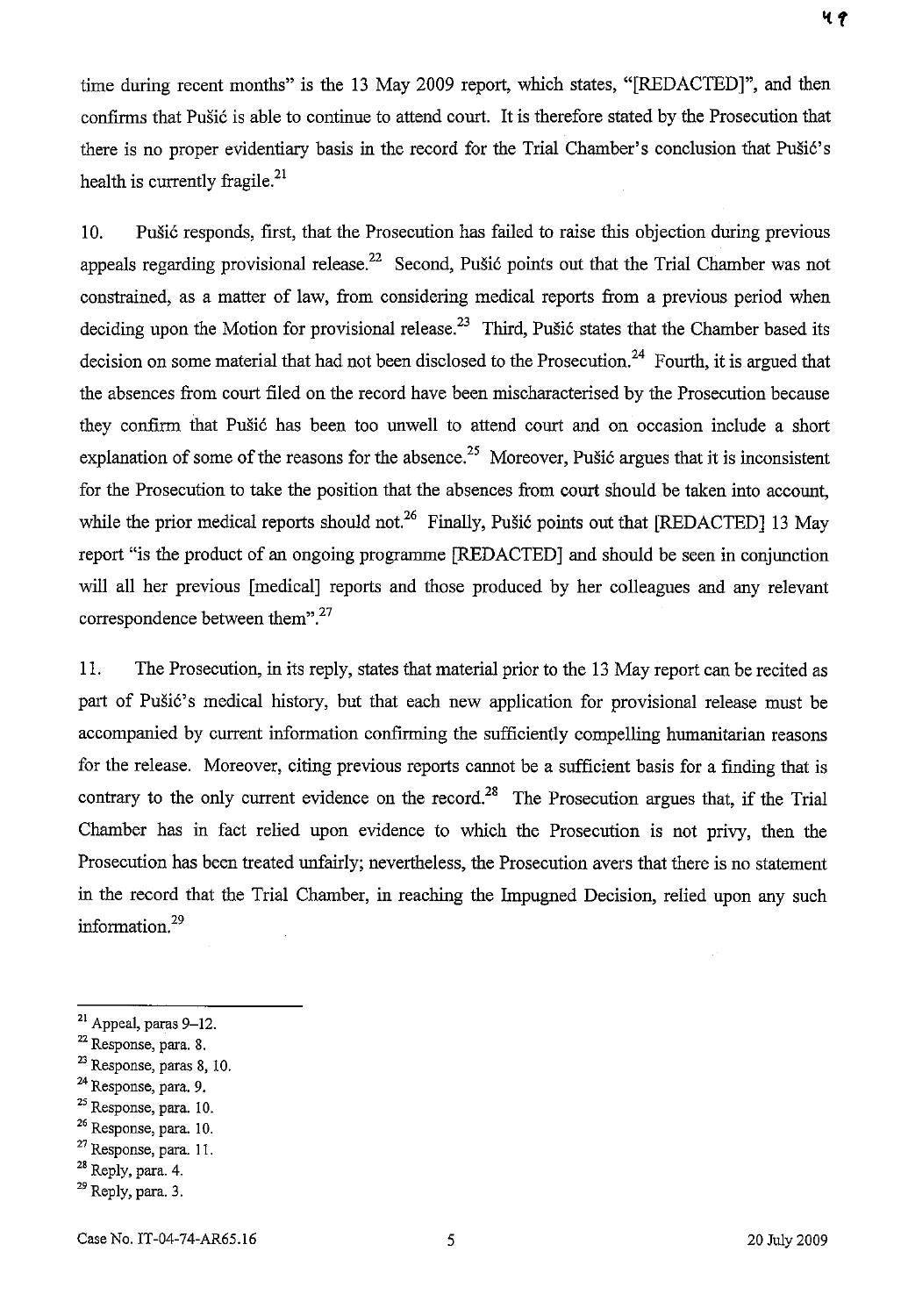12. Regarding ground 2, the Prosecution argues that a Trial Chamber, when considering an application for provisional release, "cannot simply or totally rely on past information, even if that information might have supported release at an earlier time".<sup>30</sup> It is then pointed out by the Prosecution that the medical reports before the Chamber were [REDACTED] report of 15 December 2008, [REDACTED] report of 27 December 2008, and [REDACTED] report of 13 May 2009, with only the ultimate one being since the time of Pušić's last provisional release. The Prosecution further argues that the first two "outdated" reports are contradicted by the 13 May report, which states that Pušić is in satisfactory and stable condition.<sup>31</sup>

13. In response, Pušić argues that the Trial Chamber was fully entitled to consider all the reports together and that it would have been "absurd" for the Chamber to read the last report in isolation from the prior two. Moreover, Pušić avers that the Prosecution has taken a single sentence of the report out of context and disregarded the rest of the report, which, according to Pušić, states that, [REDACTED].<sup>32</sup>

14. The Prosecution, in reply, rebuts this contention and points out that the assessment of Pušić as of "[REDACTED]" is the very first sentence of the 13 May 2009 report and is clearly intended as a summary of Pušić's current condition.<sup>33</sup>

15. The first issue that the Appeals Chamber will address is that of the Trial Chamber's alleged consideration of material not on the record, a matter raised by Pušić himself in his Response. As stated by the Prosecution, there is no indication in the Impugned Decision that the Trial Chamber relied upon information not on the record or not available to the Prosecution; there is therefore no issue here for the Appeals Chamber to consider.

16. As to Pušić's argument that the Prosecution has failed to raise objections similar to the ones in the Appeal during previous appeals regarding provisional release, the Appeals Chamber recalls that each appeal must be taken on its own merits. Just because the Prosecution may not have raised similar arguments about Pušić's health in a previous appeal does not mean that it is precluded from doing so now and on the current facts of this case.

17. The Appeals Chamber will now address the Prosecution's argument that the Trial Chamber relied upon outdated evidence in making its determination that there were sufficiently compelling humanitarian reasons for the release. The Trial Chamber's decision on Pušić's release was a fact

<sup>30</sup> Appeal, para. 13.

<sup>&</sup>lt;sup>31</sup> Appeal, paras 13-15.

<sup>&</sup>lt;sup>32</sup> Response, paras 14-15.

<sup>&</sup>lt;sup>33</sup> Reply, para. 5.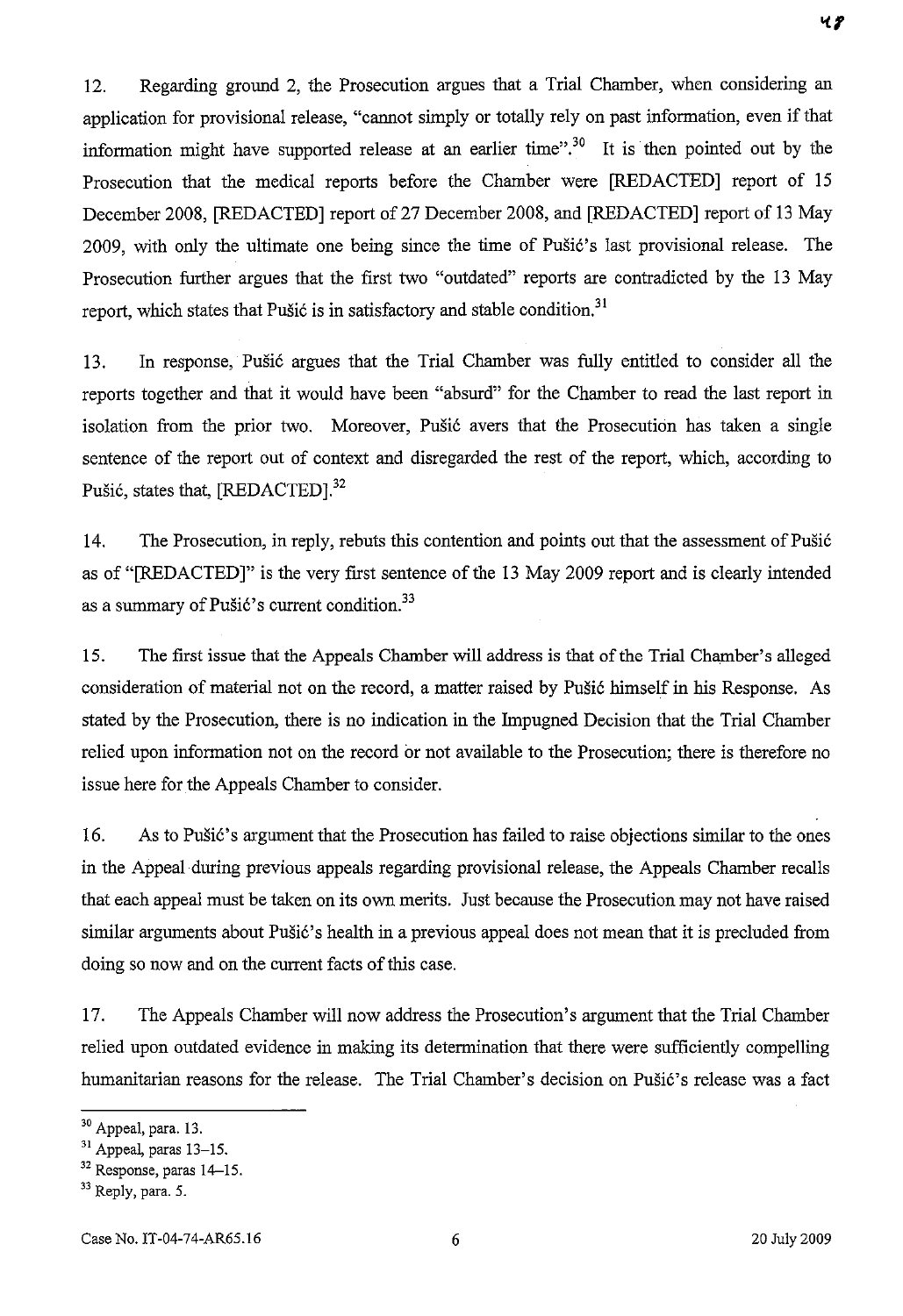41

intensive one that was considered on an individual basis in light of Pušić's particular circumstances.<sup>34</sup> The Trial Chamber was required to assess these circumstances not only as they existed at the time when it reached its decision, but also, as much as can be foreseen, at the time that Pusić was expected to return to the Tribunal.<sup>35</sup> As such, it was well within the discretion of the Trial Chamber to have considered all the medical reports as a whole in order to gain as in-depth an understanding as possible into the medical situation of Pušić. It was also well within the discretion of the Trial Chamber to take into account the notices of absence from court, filed by the Registry of the Tribunal, along with all the other material before it. The Prosecution concedes that "earlier material can ... fairly be recited as part of the Accused's medical history"; however, it argues that each new application for provisional release· must be accompanied by current information confirming the sufficiently compelling humanitarian reasons for the release.<sup>36</sup> The Appeals Chamber notes that in this case there was in fact a new medical report—the one of 13 May 2009 upon which the Trial Chamber relied. Accordingly, the Prosecution's arguments to the contrary are without merit. The Appeals Chamber is satisfied that the Trial Chamber did consider sufficiently current information with respect to Pušić's health condition in reaching its decision that sufficiently compelling humanitarian reasons existed for his release.

18. As a result, the Appeals Chamber will now turn to the next contention of the Prosecution, namely that the Trial Chamber erred when it cited previous reports as a sufficient basis for a finding that was contrary to the only current evidence on the record.<sup>37</sup> In the confidential and partially *ex parte* annex to the Impugned Decision, the Trial Chamber exhaustively analysed the past and present medical reports regarding the [REDACTED] health condition of Pušić. In paragraph 9 of the annex, the Chamber summarised the 13 May 2009 report, which outlines Pušić's treatment in detail. Having carefully reviewed this report, as well as the previous reports, the Appeals Chamber carmot accept the Prosecution's claim that this report contradicts the previous reports. The report [REDACTED]. [REDACTED] assessment [REDACTED] does not mean that Pušić has recovered, but rather far from it, as is reported on in detail in the medical report. On this basis, it carmot be said that the information in the most recent medical report materially contradicts the prior reports; nor can it be said that the Trial Chamber erred when it characterised Pušić's

<sup>34</sup>*See Prosecutor* v. *Boskoski and Tarculovski,* Case No. IT-04-82-AR65.1, Decision on Johan Tarculovski's Interlocutory Appeal on Provisional Release, 4 October 2005, para. 7.

*<sup>35</sup> Praljak* **Decision, para. 7; Stanisic Decision, para. 8.** 

 $36$  Reply, para. 4.

 $37$  Appeal, paras 9-12; Reply, para. 4.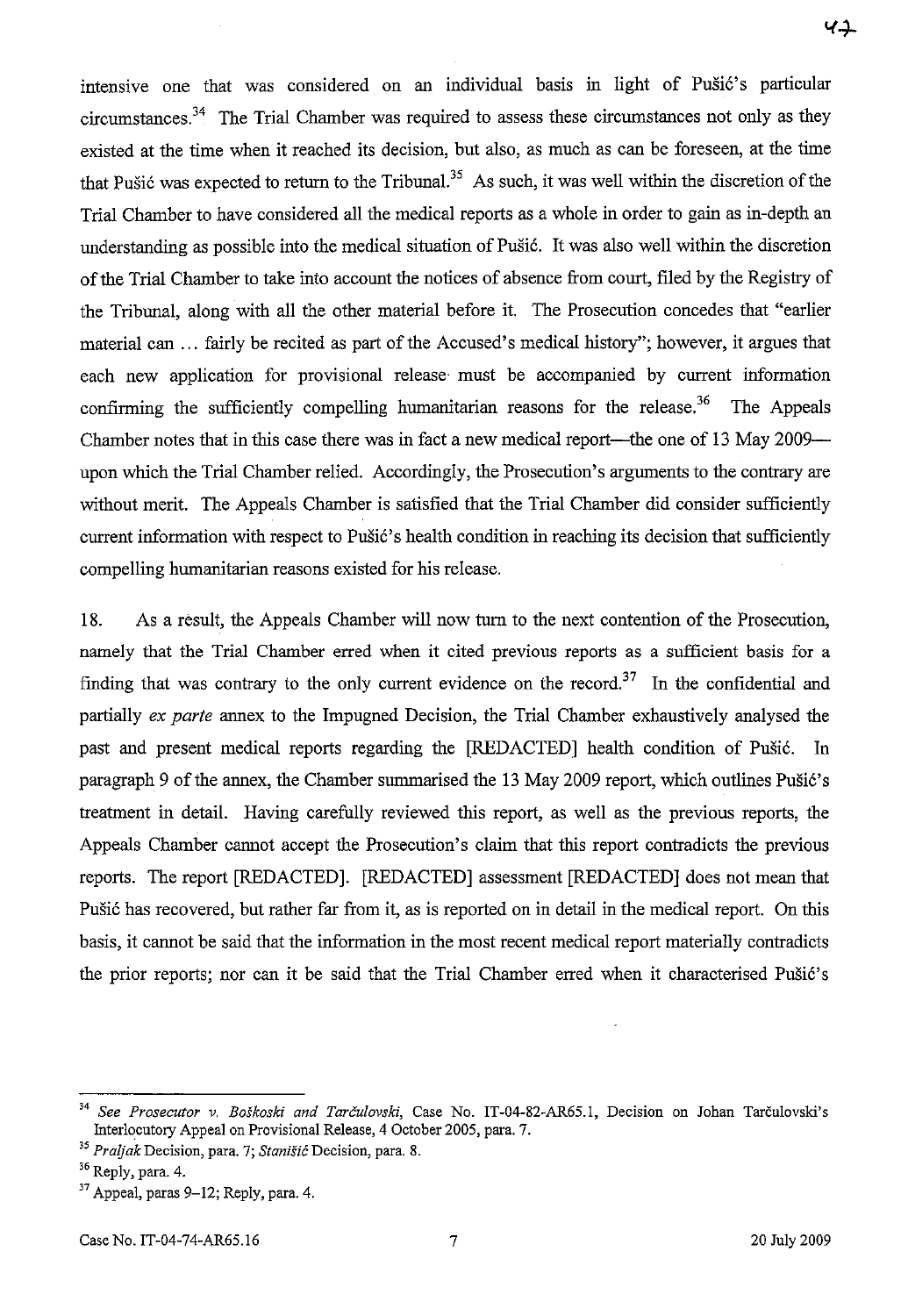health as "frail" in the Impugned Decision, based upon an analysis of all the relevant medical reports.<sup>38</sup>

19. The Prosecution's grounds of appeal 1 and 2 are therefore rejected.

## **Ground 3: Whether the Trial Chamber erred in misinterpreting the governing law**

20. The Prosecution next argues that, assuming that the Trial Chamber did not err in determining that Pusić's health is fragile, the Trial Chamber erred as a matter of law by  $(a)$ releasing Pušić so that his overall health situation would be benefited and (b) holding that further treatment was necessary in Croatia.<sup>39</sup>

21. The Prosecution argues that an overall health benefit is not sufficient, as a matter of law, for granting a provisional release on humanitarian grounds. Moreover, the Prosecution argues that the legal standard is whether adequate medical treatment is available in The Netherlands, and not what might be better, optimal, or recommended. In the words of the Prosecution, "receiving something less than optimal treatment ... cannot be a basis for compelling humanitarian justification for release".<sup>40</sup> Moreover, it is argued that there is no information on the record detailing the course of treatment that Pušić will follow in Croatia or even that any treatment is being organised.<sup>41</sup> Finally, the Prosecution points to the fact that the Chamber ordered a further medical examination of Pušić prior to his release to Croatia-and for this assessment to be communicated to his attending physicians in Zagreb $-42$ as further evidence that the current reports are "entirely inadequate".<sup>43</sup>

22. Pušić responds that he has a [REDACTED] medical condition and that the Trial Chamber reasonably determined that his need for medical treatment constituted a sufficiently compelling humanitarian reason justifying provisional release.<sup>44</sup> As for the prescribed treatment that is to be followed while on provisional release, Pušić points out that he has been regularly treated at the [REDACTED] during previous provisional releases as can be seen from the extensive record of correspondence between [REDACTED] and that [REDACTED] recommends [REDACTED] during any court recesses when he is in Zagreb (in her report of 27 December 2008).<sup>45</sup> In respect of

<sup>38</sup> Impugned Decision, confidential and partially *ex parte* annex, para. II.

<sup>&</sup>lt;sup>39</sup> Appeal, para. 16.

<sup>40</sup> Appeal, paras 18-20.

<sup>41</sup> Appeal, para. 21.

<sup>42</sup> Impugned Decision, confidential and partially *ex parte* annex, para. 12.

<sup>&</sup>lt;sup>43</sup> Appeal, para. 22.

<sup>44</sup> Response, para. 16.

<sup>&</sup>lt;sup>45</sup> Response, para. 17.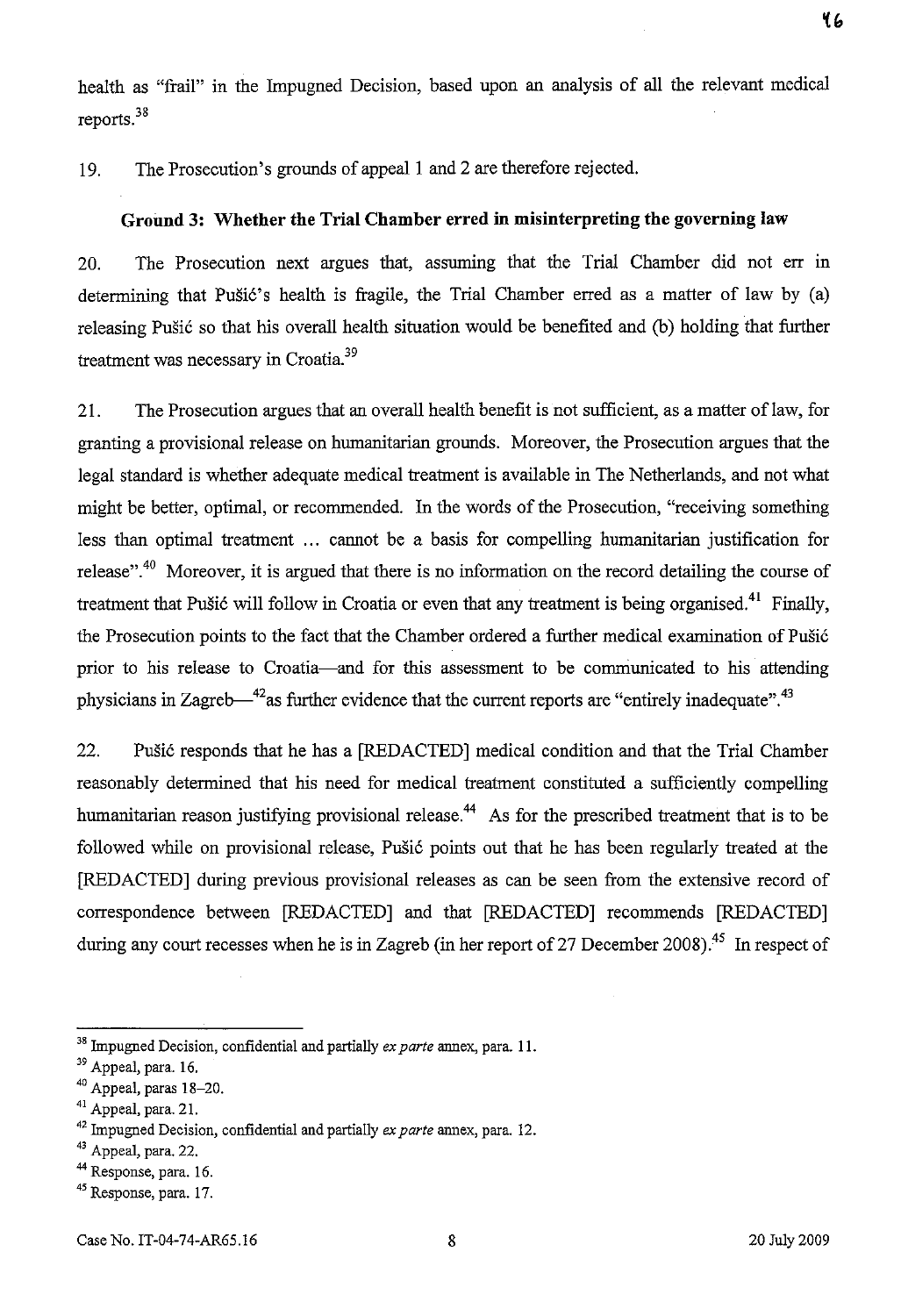the adequacy of the treatment in The Netherlands, Pušić responds to the Prosecution's contentions by pointing out that, in his specific case, [REDACTED].<sup>46</sup>

23. In reply, the Prosecution argues,

To simply recite that an accused has seen a medical practitioner and that such practitioner has indicated that a release may be beneficial does not satisfy ICTY law or make the necessary findings, adequately supported by evidence in the record - especially where the current overall medical assessment is [REDACTED].<sup>47</sup>

24. In analysing this ground of appeal, the Appeals Chamber notes that [REDACTED], in her 13 May 2009 report, [REDACTED], indicates, "[REDACTED]".<sup>48</sup> In the confidential and partially *ex parte* annex to the Impugned Decision, after having analysed the medical reports, including the 13 May report, the Trial Chamber concluded as follows:

- 9. [REDACTED]
- 10. [REDACTED]
- 11. **[REDACTED]**<sup>49</sup>
- 25. [REDACTED] As such, the Prosecution fails to demonstrate a discernible error.

26. Finally, in relation to the further medical report, which the Trial Chamber ordered to be undertaken before Pušić's release and transmitted to his treating doctor in Zagreb, the Appeals Chamber does not agree with the Prosecution that this is evidence that the Trial Chamber did not have adequate information before it when making its decision on Pušić's release. The Trial Chamber was simply, and responsibly, ensuring that the most up to date information possible was provided to Pušić's doctors in Zagreb in order to make sure that the latest information was available to the Zagreb medical personnel so as to guarantee the most efficacious treatment during his provisional release.

27. The Prosecution's ground of appeal 3 is therefore rejected.

<sup>46</sup> Response, para. 18 (quoting *Prosecutor v. Prlic et al.,* Case No. IT-04-74-AR65.12, Decision on Prosecution's Appeal of the Trial Chamber's 5 December 2008 Decision to Provisionally Release Accused Pušić During the Winter Recess 2008-2009, issued confidentially and *ex parte* on 16 December 2008, para. 14).

<sup>47</sup> Reply, para. 5.

<sup>4</sup>' Motion, confidential and partially *ex parte* Annex B.

<sup>49</sup> Impugned Decision, confidential and partially *ex parte* annex, paras 9-11 (footnotes omitted).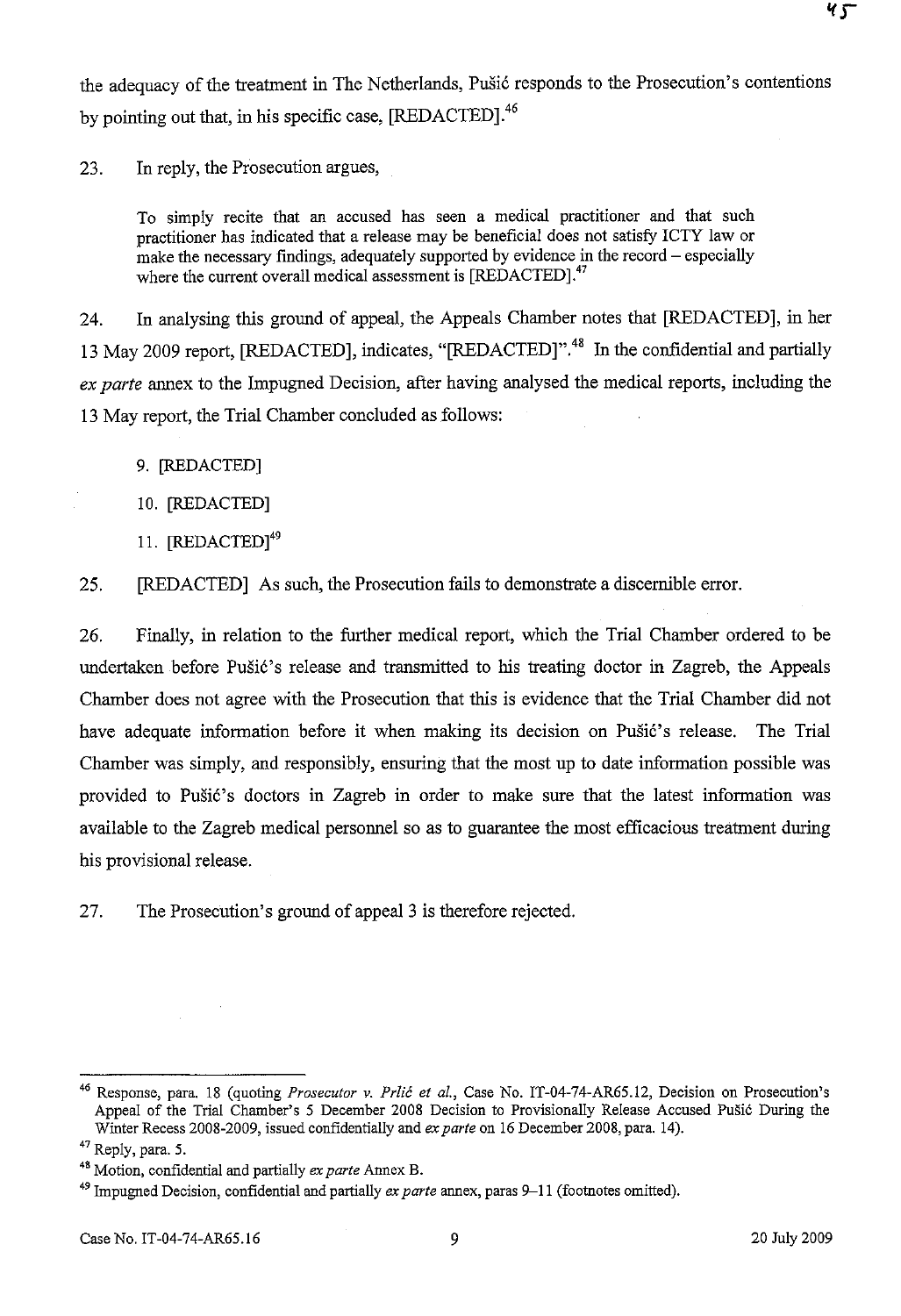## **v. DISPOSITION**

28. For the foregoing reasons, the Appeals Chamber **DISMISSES** the Appeal.

Done in English and French, the English text being authoritative.

Judge Patrick Robinson Presiding

Judge Mehmet Güney appends a dissenting opinion.

Dated this twentieth day of July 2009 At The Hague The Netherlands

 $\bar{a}$ 

**[Seal of the Tribunal]**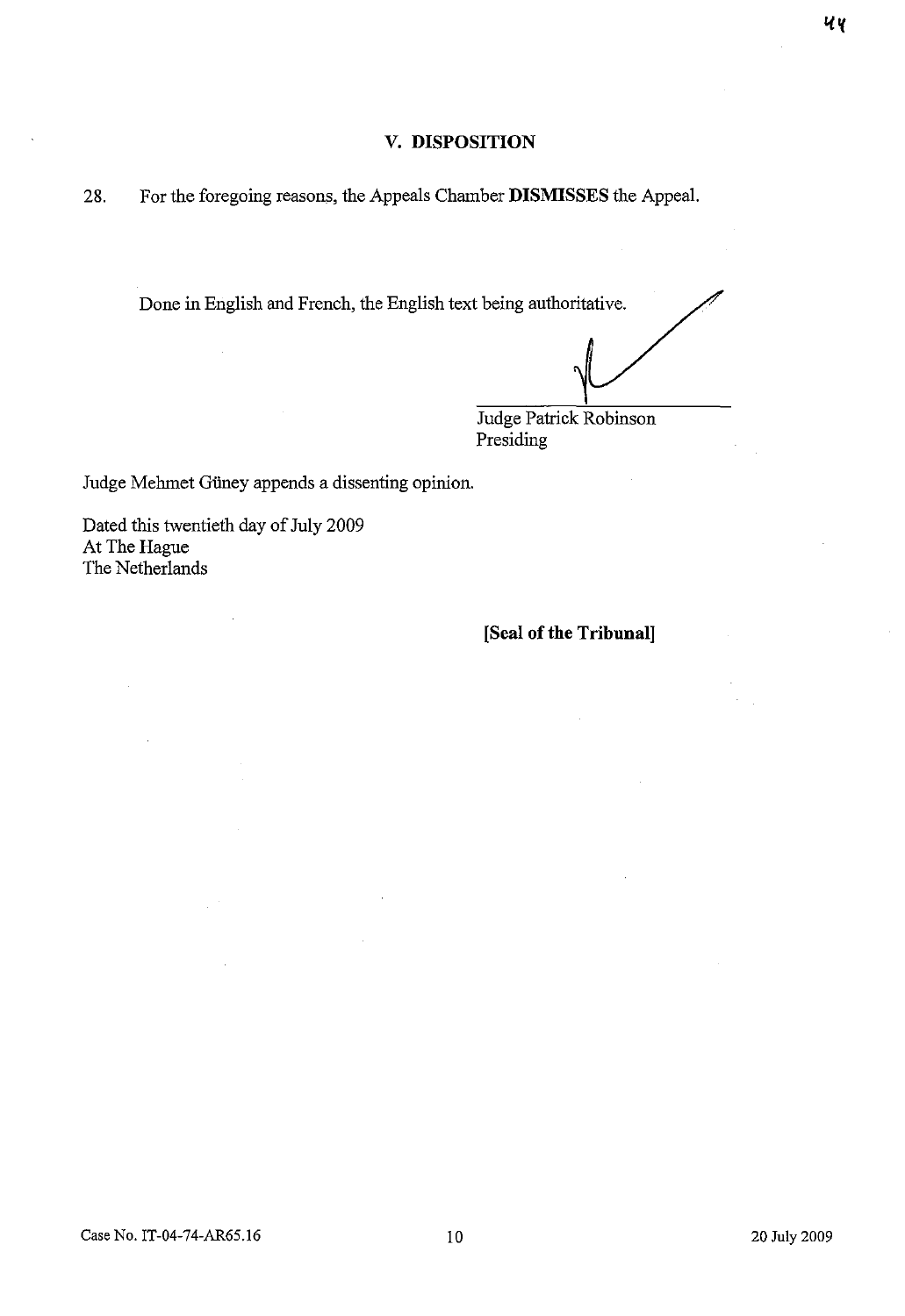#### OPINION DISSIDENTE DU JUGE GÜNEY

- 1. Lors de plusieurs décision antérieures,  $50$  j'ai eu l'occasion d'exprimer mon désaccord avec l'interprétation de l'article 65 (B) du Règlement de Procédure et de Preuve ("Règlement")<sup>51</sup> donnee dans la Decision du 11 mars 200852 dans l'affaire *Le Procureur c. Prlic et consorts*  (<< decision *Petkovic* ») par la majorite. Cette interpretation adoptee dans la decision *Petkovic*  impose, dans le cadre d'une demande de mise en liberté provisoire suite à une décision prise en application de l'article 98 *his* du Reglement, une condition supplementaire, a savoir "des raisons humanitaires suffisamment impérieuses",  $53$  à celles énoncées à l'article 65 (B) du Règlement.
- 2. Pour les raisons déjà invoquées dans mes opinions dissidentes précédentes, j'éprouve des difficultés à partager l'opinion majoritaire des Juges dans la présente décision, selon laquelle l'existence d'une «raison humanitaire suffisamment impérieuse» relative à la condition medicale de l'accuse Pusi6 soit necessaire pour autoriser sa mise en liberte provisoire.

Case No.: IT·04·74·AR65.16

 $\mathbf{l}$ 

 $0 - -$ 20 July 200

*<sup>50</sup> Le Procureur* cl *Prlic et consorts,* affaire n° IT-04-74-AR65.l4, Decison on ladranko Prlic's Appeal Against the *Decision relative a fa demande de mise en liberte provisoire de /'Accuse Prlic,* 9 April 2009, 5 juin 2009, Opinion Partiellement Dissidente du Juge Güney; *Le Procureur cl Prlić et consorts*, affaire n° IT-04-74-AR65.7, Décision concernant l'appel interjetée par l'Accusation contre la Décision relative à la demande de mise en liberté provisoire de l'Accusé Petković rendue le 31 mars 2008, 21 avril 2008, Opinion Partiellement Dissidente du Juge Güney; *Le Procureur cl Prlic et consorts,* affaire n° IT-04-74-AR65.8, Decision relative a I'appel interjete par I'Accusation contre la Décision relative à la demande de mise en liberté provisoire de l'Accusé Prlić rendue le 7 avril 2008, 25 avril 2008, Opinion Partiellement Dissidente du Juge Güney; *Le Procureur c/ Prlić et consorts*, affaire n° IT-04-74-AR65.6, Motifs de la Decision du 14 avril 2008 concernant I'appel urgent interjete par 1'Accusation contre la Décision relative à la demande de mise en liberté provisoire de l'Accusé Pušić, 23 avril 2008; Le Procureur c/ Popović et consorts, affaire n<sup>o</sup> IT-05-88-AR65.4, Decision on *Consolidated Appeal Against Decision on Borovcanin's Motion/or a Custodial Visit and Decisions on Gvero's and Miletic's Motions/or Provisional Release During the Break in the Proceedings,* 15 mai 2008, Opinion Partiellement Dissidente des luges Liu et GUney.

<sup>&</sup>lt;sup>51</sup> Règlement de Procédure et de Preuve, tel qu'amendé le 4 novembre 2008.

<sup>&</sup>lt;sup>52</sup> Le Procureur c/ Prlić et consorts, affaire nº IT-04-74-AR65.5, Décision relative à l'appel unique interjeté par I'Accusation contre les decisions ordonnant la mise en liberte provisoire des Accuses Prlic, Stoji6, Praljak, Petkovic et Carie, 11 mars 2008.

*<sup>53</sup> Le Procureur cl Prlic,* Affaire n° IT-04-74-AR65.5, Decision on *Prosecutor's Consolidated Appeal Against Decisions to Provisionally Release the Accused Prlic, Stojic, Praljak, Petkovic and Coric,* 11 mars 2008. l'aimerais preciser que je ne faisais pas parti du College de luges qui a rendu cette decision.